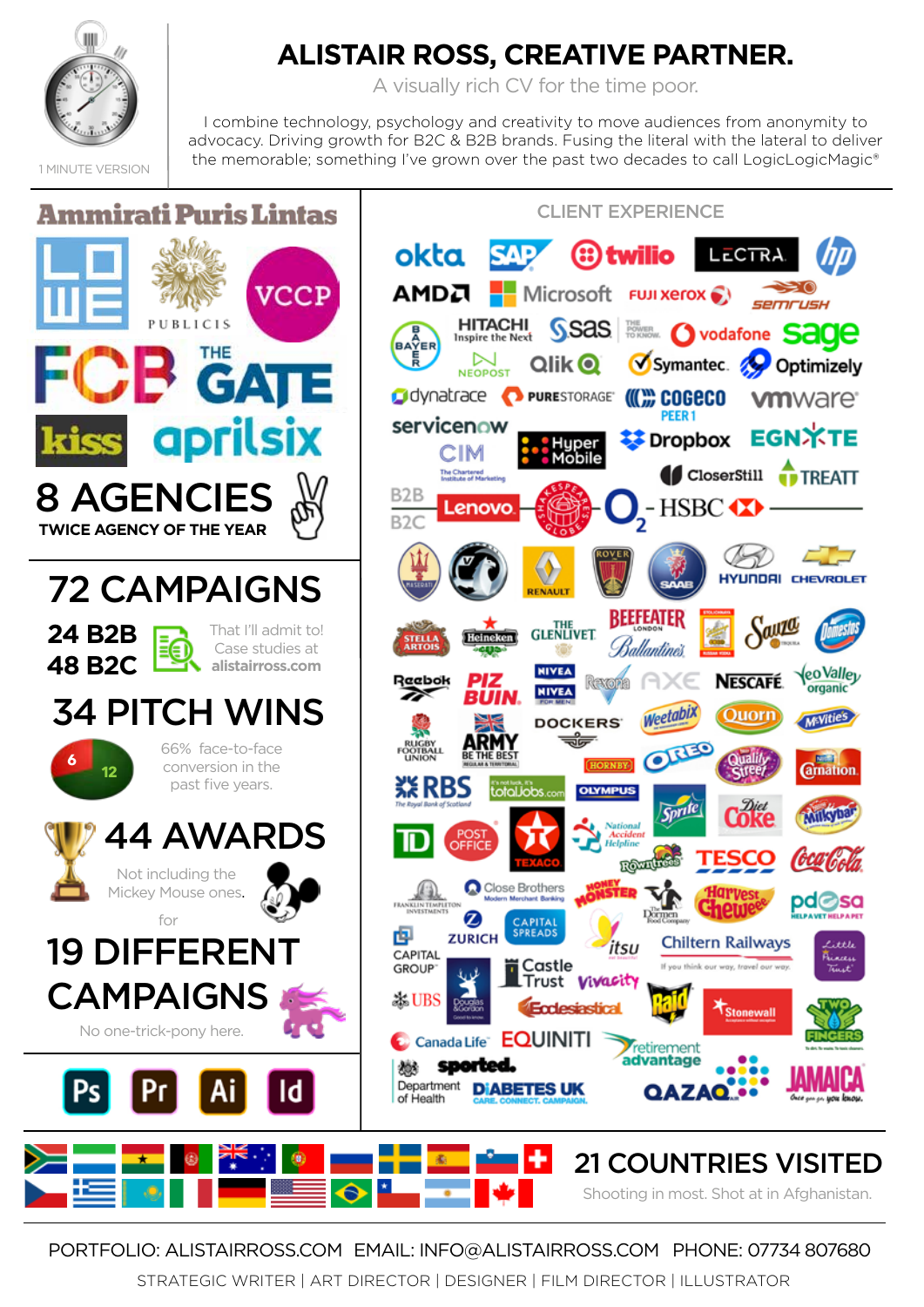

# **ALISTAIR ROSS, CREATIVE PARTNER.**

A few creative career headlines to reflect the diversity of output that a LogicLogicMagic® approach can bring.

Over 20 years I've worked with 100+ brands creating a diverse and relevant creative portfolio. Examples include:



**A GLOBALLY TRENDING SOCIAL MEDIA CAMPAIGN which cost virtually nothing.**



**36 CONTENT FILMS DIRECTED AND EDITED IN 20 DAYS ACROSS FIVE COUNTRIES.**



**A NEW AIRLINE LAUNCHED IN KAZAKHSTAN IN JUST EIGHT WEEKS FROM briefing to painted aircraft and integrated campaign launch.**







**A LIVE MULTIMEDIA BROADCAST CAMPAIGN FROM MOUNT EVEREST shortlisted for a Titanium Lion.**









**CREATING A VR INTERACTIVE WORLD TO SHOWCASE ADVOCACY driving B2B sales growth.**



**A GLOBAL SHOPPER TOOLKIT FOR THE LONDON OLYMPIC GAMES utilised across 65 countries.** 



**VOTED ONE OF LURZER'S ARCHIVE TOP 100 ILLUSTRATORS**



**USING AI EMOTION RECOGNITION COMBINED WITH FILM for a global analytics brand.**









PORTFOLIO: ALISTAIRROSS.COMEMAIL: INFO@ALISTAIRROSS.COM PHONE: 07734 807680 STRATEGIC WRITER | ART DIRECTOR | DESIGNER | FILM DIRECTOR | ILLUSTRATOR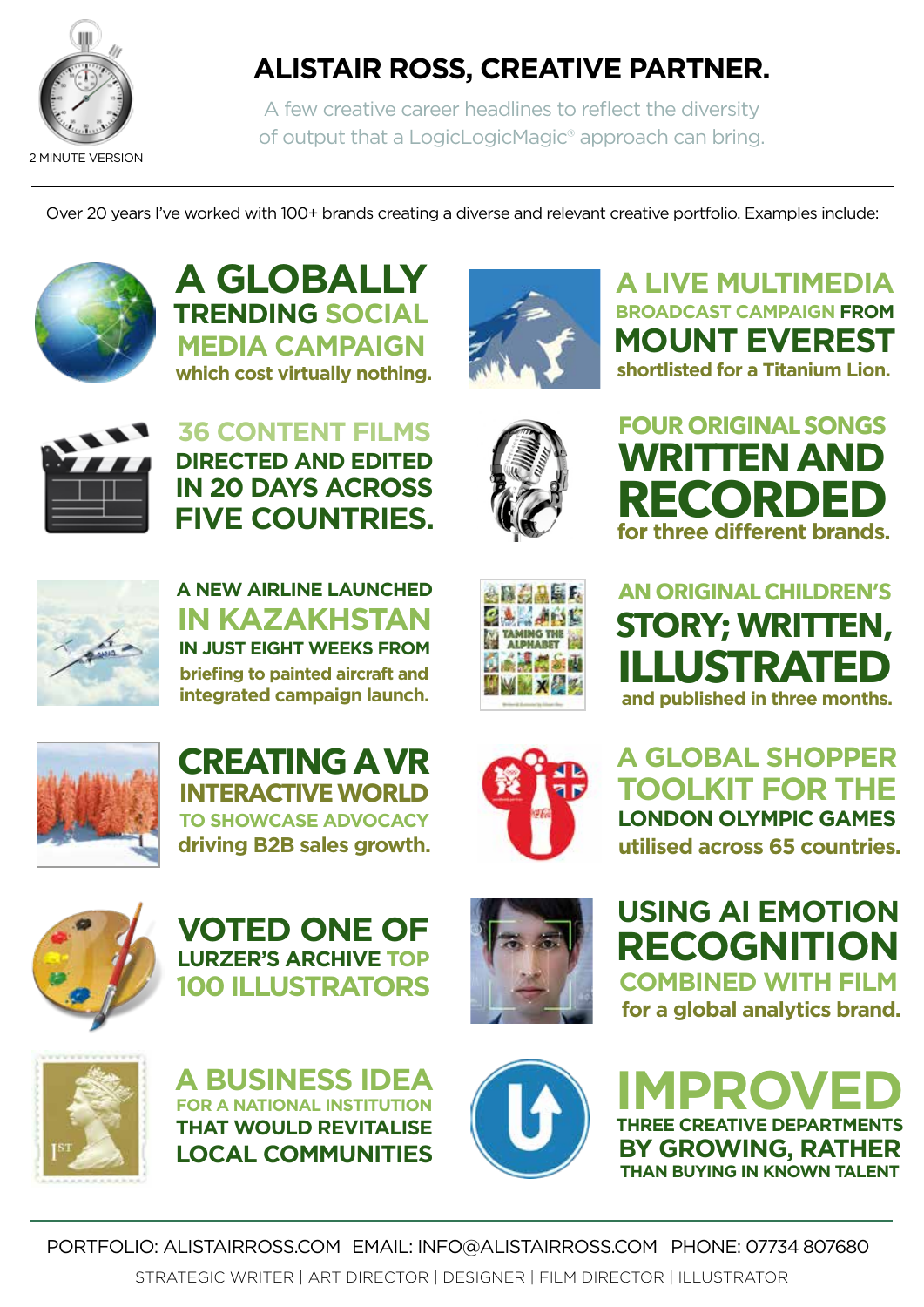# **ALISTAIR ROSS, CREATIVE PARTNER.**

Career Story

#### **Creative Partner. Maker. Competitor. Leader.**

**I am a maker;** the proof in creative currency exists in over seventy two creative B2C & B2B campaigns from local to global. An award-winning creative hybrid, with strong strategic grounding, I've managed to thrive in eight diverse agencies, following my personal LogicLogicMagic® creative mantra - a fusion of technology, psychology and creativity. For the past 15 years as a Creative Director/ECD, I've inspired my teams to do the same, whilst remaining hands-on and leading by example. Lowe was the agency that imprinted my award-winning creative and strategic standards with its 'positive dissatisfaction' culture and fanatical focus on the work. My desire to make great creative stories remains as strong today as it was when I started. Experience though has made me quicker, sharper and more creative across both consumer and business audiences.

**I am a competitor;** it's in my blood. The second child of two, I've always had to compete. After rowing and winning medals for Great Britain, I combined this competitive experience with my creative passions, fuelling a twenty five year creative career to date. It's no surprise I love pitching as it plays to my inherent competitive nature. Rowing also made me a natural team player, but I'll always ensure that I more than justify my individual place on the team, whether it be management or sporting.

**I am a leader;** by example, rather than by appointment. Leaders sit within teams, not apart from them. I have led the creative output of five agencies, always leaving it in a far better place than when I arrived. Time spent with the armed forces showed me that leadership is a fusion of inspiration, perspiration, communication, collaboration and humour. I continue to mentor several creatives from my previous agencies.

# **GDFILSIX** Creative Director April 2017 - December 2019.

 Shepperton, Surrey TW17 0JP i info@alistairross.com

 $401$  Laleham Road

- N alistairross.com
- $\triangleleft$  07734 807680
- $\triangle$  B2C campaigns
- $\bullet$  Integrated marketing
- $\triangle$  B2B campaigns
- $\bullet$  Creative direction
- $\bullet$  Creative strategy
- $\blacklozenge$  Thought leadership
- $\bullet$  Branding
- $\bullet$  Social campaigns
- $\bullet$  Concept development
- $\bullet$  Art directing
- $\bullet$  Copywriting
- $\triangleleft$  Scriptwriting
- $\bullet$  Graphic design
- $\blacklozenge$  Film directing
- $\blacklozenge$  Film editing
- ◆ Illustration
- $\bullet$  Mentoring
- Pitching

April Six is a global technology-focused B2B agency. I was recruited to take the agency up a few leagues creatively, but joined to learn as much as I could about the world's fastest growing technology brands. In 2018 the agency won its first ever creative B2B Marketing category awards, repeating the achievement in 2019. In just under three years I helped move the AprilSix UK office from a formulaic email driven demand-gen agency, into one that delivered creative, effective global B2B campaign stories across all media. Working here, I saw the space for a more creatively led, independent agency with B2C standards of creativity for B2B clients. Fewer clients, deeper relationships, better work. So my 2020 goal is to either find it, build it, or try something else!

**Pitch Wins:** Fuji Xerox, Lenovo, Dropbox, Vodafone, SEMRush, Lectra



#### **Creative Director** January 2017 - April 2017

KISS, a Cambridge-based agency focused primarily on technology clients, wanted to grow a secondary office in London, and improve their overall creative output. In three months I sharpened the KISS positioning from 'The Art of Simplicity' to 'Keep It Successfully Simple: Clarify the complex. Make the memorable. Optimise the outlay.' A thirteen word elevator pitch that encompasses strategy, creativity and delivery, successfully simply. Split between the Cambridge and London offices I lead six successful pitches before being headhunted to run the April Six UK creative agency.

**Pitch Wins:** Treatt, Evolutio, Vivacity, Bayer, CIM & Itsu Cambridge.



#### **Storyteller & Illustrator** October 2016 - January 2017

For years I have wanted to bring to life this semi-autobiographical tale. I took a three months sabatical to write the story and complete the 30 watercolour illustrations that bring "Taming the Alphabet" to life. The story has received five star reviews and is currently available through Amazon: http://bit.ly/tamethealphabet



#### **Creative Partner.** May 2013 - October 2016.

Transformation opportunity with creative autonomy and the chance to work with industry oracle Dave Trott. Responsible for twenty creatives and designers. Recruited and mentoring junior teams whilst instilling a sense of strategic creative rigour across the rest of the agency. The Gate previously had little film and television experience. So I helped create a strong reel of diverse, effective work on very tight production budgets. Striking a deal to outsource TV production to Gramercy Park Studios gave us premier league production talent without the internal overheads. In 2015 The Gate was voted the most recommended agency by its clients in The Drum satisfaction survey. *(continued overleaf)*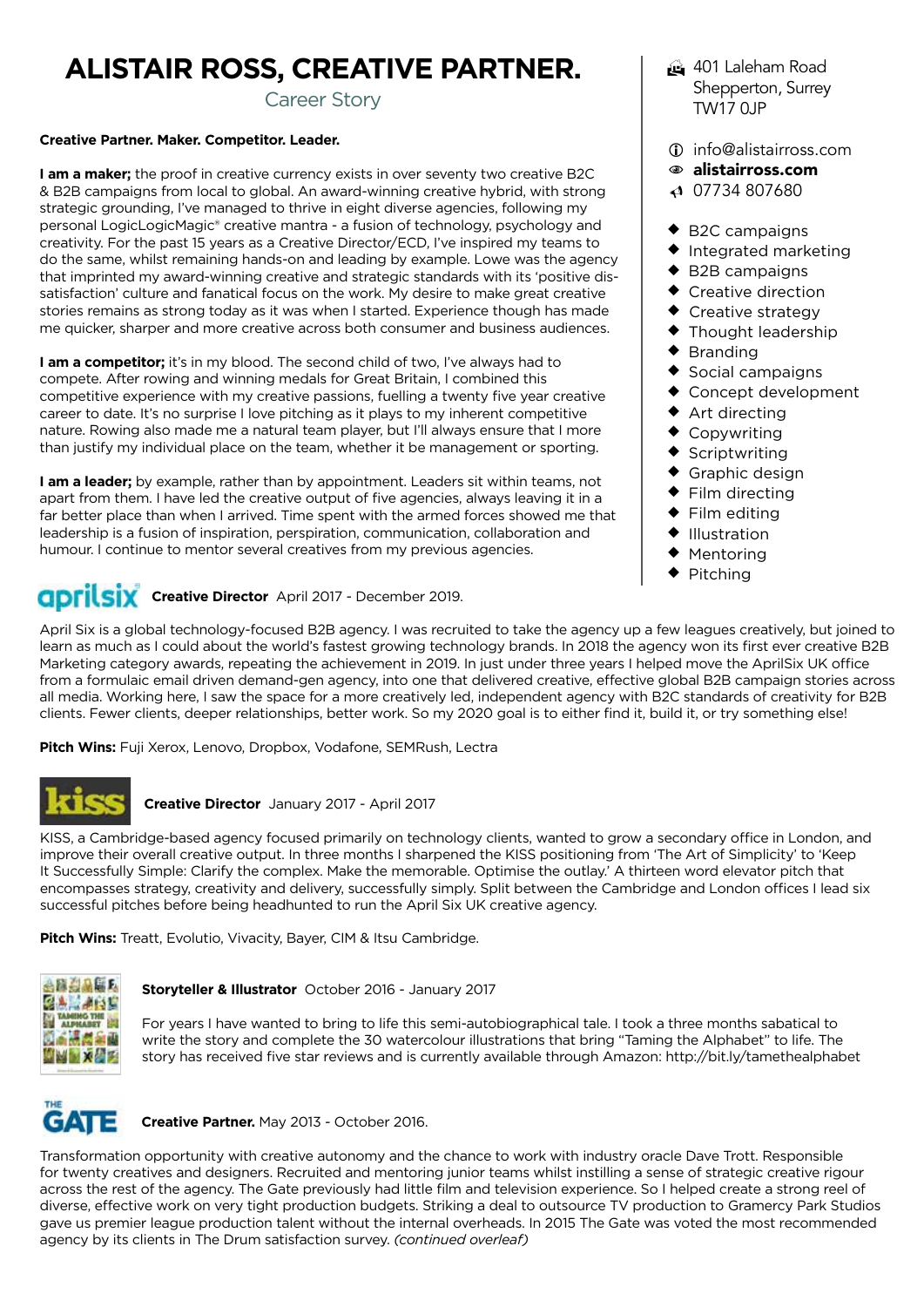Creatively we pushed the boundaries with our financial services clients whilst working with many challenger brands. Our belief was that creativity could level the playing field between the 'little guy' and the 'big guy'. Money might talk but creativity can sing, dance and create magic. We even convinced Harry Styles to cut his hair for one of our clients.

**Pitch Wins:** Honey Monster, Harvest Cheweee, PDSA, Chiltern Railways, Castle Trust, Qazaq Air, Close Brothers, Capital Spreads, Ecclesiastical Insurance, Retirement Advantage, Franklin Templeton, Little Princess Trust.



Promoted to ECD, I lead the creative output of the London office, hiring Steven Bennett-Day as Digital Creative Director and supporting Jo Wallace in her role as Creative Director on the pan-European Nivea business. I was also a member of the DraftFCB European Creative Council.

DraftFCB had a broad integrated channel output encompassing advertising, digital, CRM and retail channels. In 2012 we were awarded at Creative Circle, Kinsale Sharks, BTAA and D&AD (Sported & Oreo) for the first time in DraftFCB London's history.



**Creative Director.** January 2010 - March 2012.

In a supporting role to ECD Mark Fiddes, consolidating the previous creative director and digital creative director roles. The brief was simple - make the work better across the diverse channel offering: advertising/direct/retail/CRM. Over 18 months, I overhauled the creative department, recruiting talented young teams and instilling the rigour I had learned at Lowe across the Oreo, Nivea for Men, Post Office, Sported and Jamaican Tourist Board brands in particular. My digital knowledge was also enhanced by completing the Swedish Hyperisland course. In 2012 I chaired the jury at the MAA Best Awards.

**Pitch Wins:** Department of Health (Health Visitor Recruitment), Coca Cola (Olympic Shopper Marketing), Department for Education (Teaching Agency CRM), Valspar Paints, Nivea & Nivea for Men global advertising account, Sported, Diner's Club.



**VCCP** Integrated Creative Director (contract) July 2009 - December 2009.

Joined on a six month contract in a supporting role to Steve and Darren Bailes, freeing them up to concentrate on new business and key accounts. I headed up the O2 and Texaco accounts across advertising, digital, direct and retail channels. I also supported the agency new business drive, winning the advertising pitch for Totaljobs.com with the line: 'It's not luck, it's totaljobs.com".

VCCP was Marketing's Agency of the Year in 2009. With four or five teams working into me, it gave me the taste to run my own department – something I realised would not be possible by staying at VCCP. An opportune phone call about a role at DraftFCB convinced me to move agencies for a role with more responsibility.

#### **Pitch Wins:** Totaljobs.com



**Creative Director,** British Army & Pernod Ricard. July 2005 - July 2009.

#### PUBLICIS

Hired to jointly head up the British Army account, I co-wrote and art directed six award winning integrated campaigns, which were recognised at Creative Circle, Revolution Awards, Marketing Society, British Television Advertising & Cannes. During this time we took the Army recruitment campaign firmly into the digital space, including the ambitious live Army on Everest campaign, which was short-listed for the Titanium at Cannes.

The final campaign "Send your message to The Best" involved a month long filming expedition to Bosnia, Kosovo, Sierra Leone, Ghana and Afghanistan. Myself, a producer and cameraman took our lives into our hands to move the advertising more into journalism to bring a back some moving and harrowing stories. Life-changing.

On Pernod Ricard I headed up the Stolichnaya, Ballantines and Beefeater accounts and created the pitch winning global campaign for The Glenlivet.

**Pitch Wins:** Quorn, The Glenlivet, Stoli Blakberri.



**Junior to Midweight to Senior Art Director.** November 1999 - July 2005.

Lowe was the agency that instilled my personal creative standards. Here I learned about creating big ideas and the unrelenting craft of an art director from Charles Inge, Damon Collins, Vince Squibb & Ed Morris. (Continued overleaf)